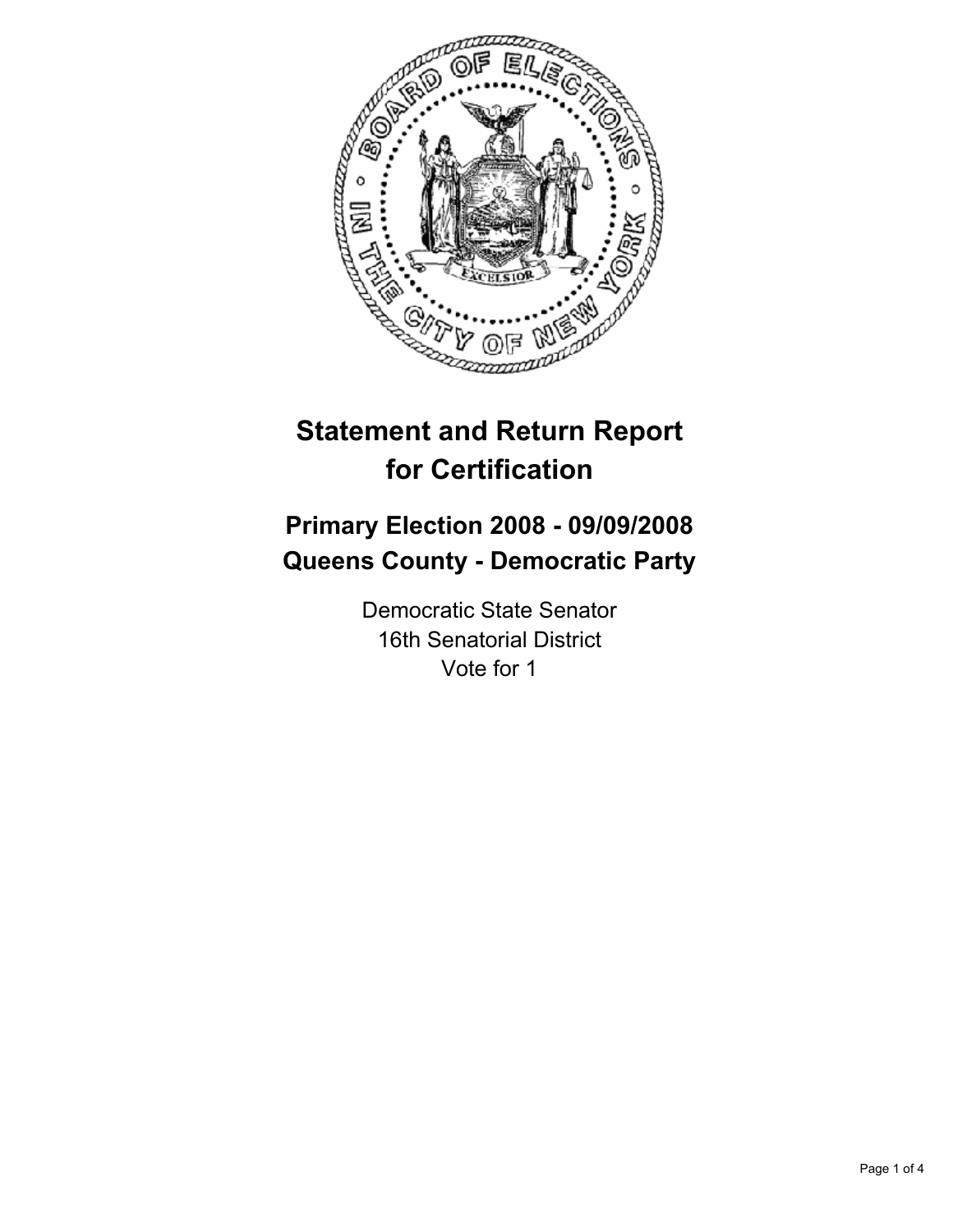

# **Assembly District 22**

| <b>EMERGENCY</b>   | 0     |
|--------------------|-------|
| ABSENTEE/MILITARY  | 115   |
| AFFIDAVIT          | 227   |
| ROBERT SCHWARTZ    | 862   |
| TOBY ANN STAVISKY  | 1,285 |
| <b>Total Votes</b> | 2,147 |

## **Assembly District 24**

| <b>Total Votes</b>       | 1,165 |
|--------------------------|-------|
| <b>TOBY ANN STAVISKY</b> | 825   |
| ROBERT SCHWARTZ          | 340   |
| <b>AFFIDAVIT</b>         | 50    |
| ABSENTEE/MILITARY        | 42    |
| <b>EMERGENCY</b>         |       |

## **Assembly District 25**

| <b>Total Votes</b>       | 314 |
|--------------------------|-----|
| <b>TOBY ANN STAVISKY</b> | 184 |
| ROBERT SCHWARTZ          | 130 |
| AFFIDAVIT                | 16  |
| ABSENTEE/MILITARY        | 10  |
| <b>EMERGENCY</b>         |     |

#### **Assembly District 26**

| <b>Total Votes</b>       | 1.572 |
|--------------------------|-------|
| <b>TOBY ANN STAVISKY</b> | 1.246 |
| ROBERT SCHWARTZ          | 326   |
| AFFIDAVIT                | 93    |
| ABSENTEE/MILITARY        | 91    |
| <b>EMERGENCY</b>         | 5     |

#### **Assembly District 27**

| <b>Total Votes</b>       | 1,522 |
|--------------------------|-------|
| <b>TOBY ANN STAVISKY</b> | 1,004 |
| ROBERT SCHWARTZ          | 518   |
| AFFIDAVIT                | 67    |
| ABSENTEE/MILITARY        | 53    |
| <b>EMERGENCY</b>         | 10    |

#### **Assembly District 28**

| <b>EMERGENCY</b>         | 4     |
|--------------------------|-------|
| ABSENTEE/MILITARY        | 82    |
| AFFIDAVIT                | 92    |
| ROBERT SCHWARTZ          | 362   |
| <b>TOBY ANN STAVISKY</b> | 707   |
| <b>Total Votes</b>       | 1,069 |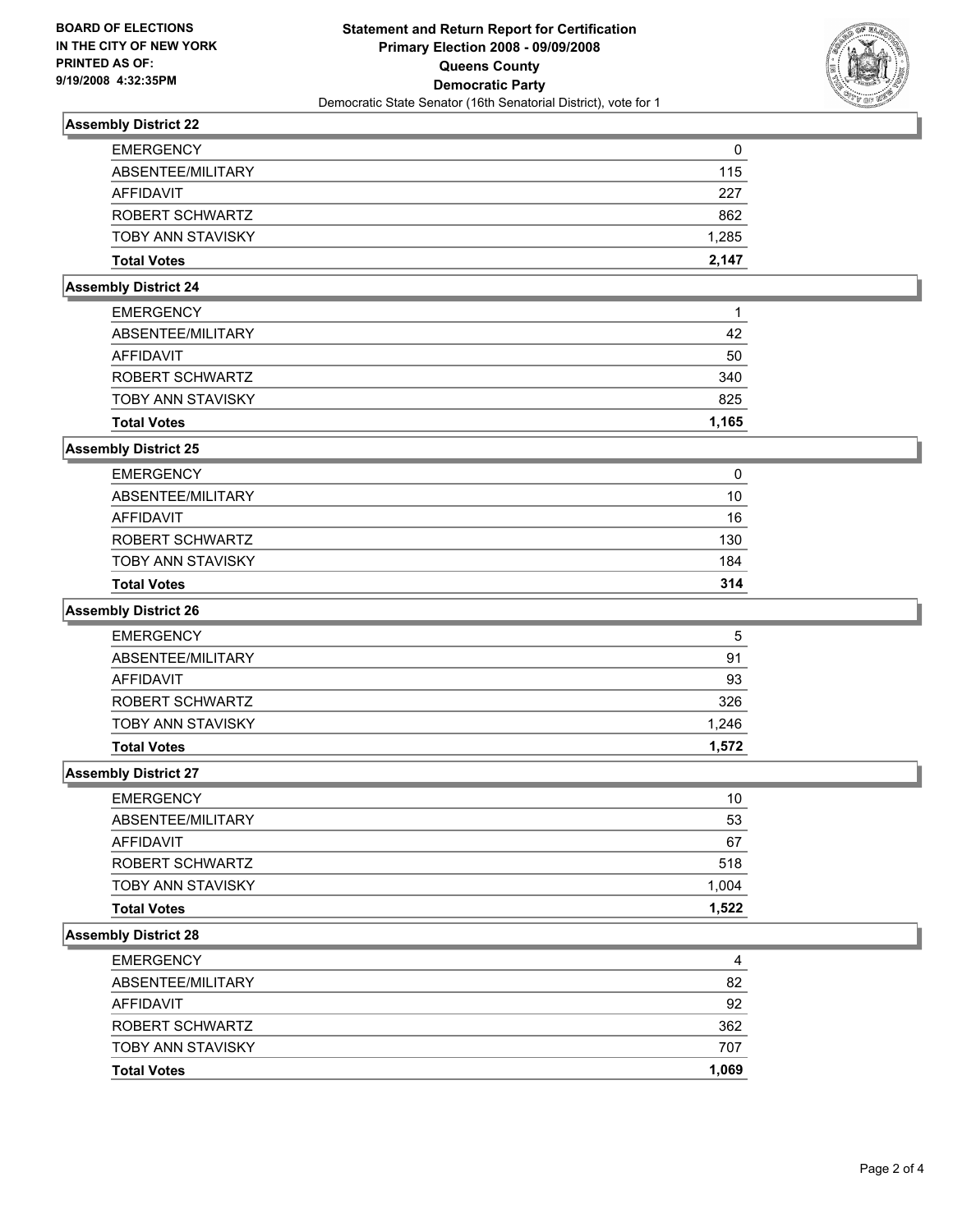

# **Assembly District 30**

#### **Assembly District 34**

| <b>Total Votes</b> | 47 |
|--------------------|----|
| TOBY ANN STAVISKY  | 24 |
| ROBERT SCHWARTZ    | 23 |
| AFFIDAVIT          | :C |
| ABSENTEE/MILITARY  |    |
| <b>EMERGENCY</b>   |    |

## **Assembly District 35**

| <b>Total Votes</b>       | 299 |
|--------------------------|-----|
| <b>TOBY ANN STAVISKY</b> | 180 |
| ROBERT SCHWARTZ          | 119 |
| AFFIDAVIT                | 12  |
| ABSENTEE/MILITARY        |     |
| <b>EMERGENCY</b>         |     |

#### **Assembly District 36**

| <b>EMERGENCY</b>         |  |
|--------------------------|--|
| ABSENTEE/MILITARY        |  |
| AFFIDAVIT                |  |
| ROBERT SCHWARTZ          |  |
| <b>TOBY ANN STAVISKY</b> |  |
| <b>Total Votes</b>       |  |